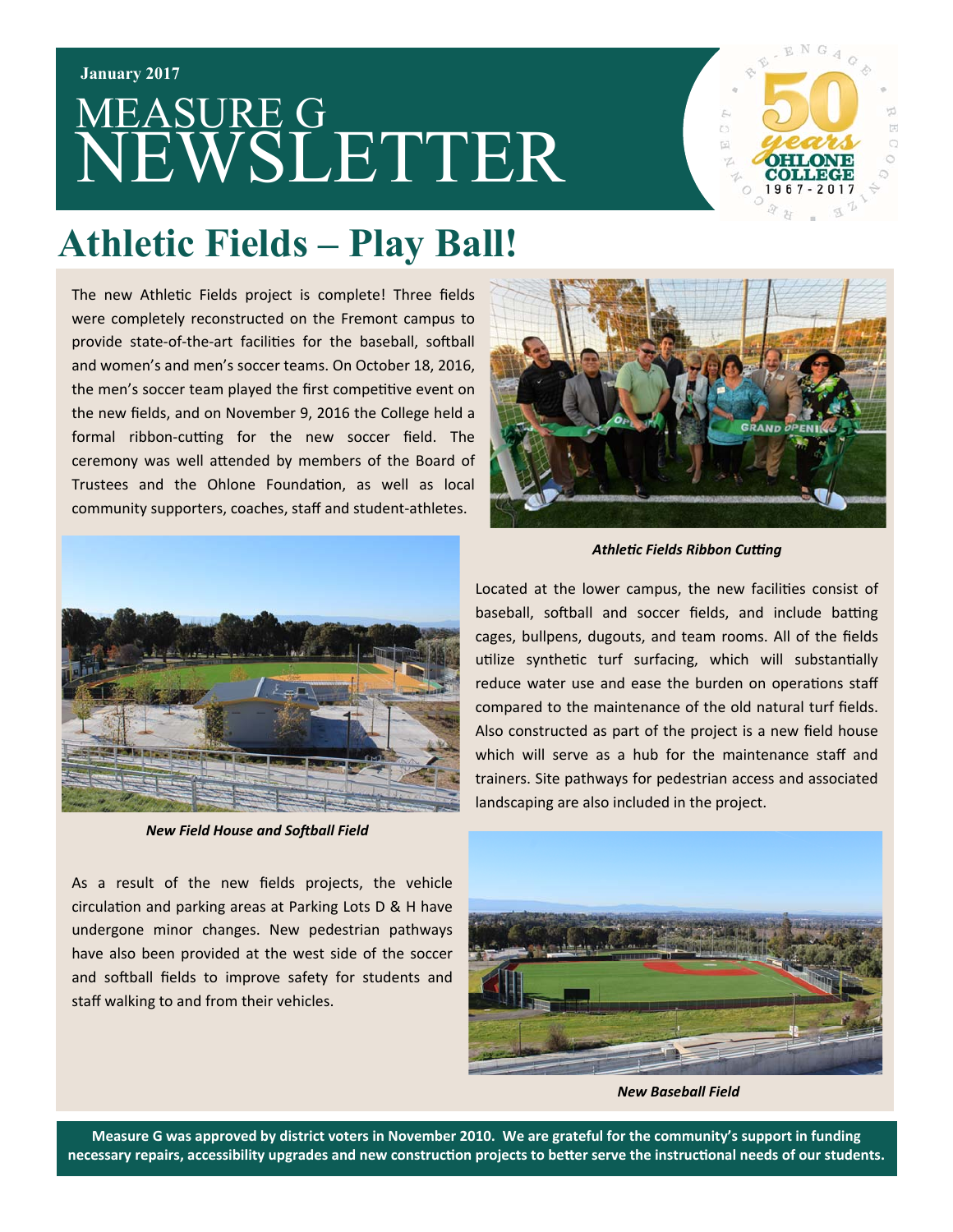### **Fremont Geothermal Loop**

Construction commenced on December 19, 2016, on the new Fremont Geothermal Field project. This is an exciting and innovative project which will contribute to sustainable and cost-efficient operations for Ohlone College on the Fremont campus. Similar to the system currently in operation at the Newark Center, the new geothermal loop system at Fremont will utilize long circuits of underground piping to facilitate thermal exchange with the ground. This exchange will be used to heat and cool the new Academic Core buildings in a more environmentally friendly manner compared to traditional systems. In fact, the geothermal system is projected to save approximately 2.5 Million gallons of water a year. The system is also projected to reduce power consumption by about 100,000 kWh every year, which represents a reduction of 60,000 pounds of CO2 equivalent from Ohlone College's carbon footprint.

Construction of this system is not a simple task. Over 90 miles of piping will be installed in vertical bore holes and horizontal trenches to complete the system. This work will take approximately one year to complete and be finished in January of 2018. The system will be tied in to the new Academic Core buildings once complete. The construction will require some parking lot closures, with updates and changes posted to the Measure G impacts website and social media accounts to keep the campus community updated.

#### **Anticipated Parking Lot Closures:**

| Key B | December 19, 2016-January 20, 2017  |
|-------|-------------------------------------|
| Lot A | December 19, 2016–March 17, 2017    |
| Lot K | December 19, 2016-May 19, 2017      |
| Lot D | May 30, 2017 — August 18, 2017      |
| Lot E | August 21, 2017 – December 20, 2017 |



*Drill rig equipment drills 400 feet deep* 

### **Recent Success**

The winter break presented the Measure G construction team with a great opportunity to complete small projects that required a low volume of staff and students on campus. Important work achieved over the last month includes:

**Anza Pine Paving Replacement:** The southeast leg of Anza Pine Rd was replaced with new paving to repair the old roadway which was experiencing failure and rutting. This roadway is important for bus traffic as well as emergency vehicles.

Building 9 Path Replacement: The concrete walkway connecting the west entrance of Building 9 to the new South Parking Structure was replaced. The walkway was experiencing failure and severe cracking. Steeper slopes on the pathway were also improved to ensure persons with physical disabilities could also use the walkway.

Lot D and H Repair: The interface between Parking Lots D and H and the new baseball and softball fields were addressed to ensure safer pathways are available for pedestrian use. The repairs also improve vehicle circulation and parking.

Site Lighting Replacement: The College is using available State of California funding to replace older, less efficient lighting on campus with new energy saving LED fixtures. Use of LED fixtures reduces utility bills and maintenance needs. Ohlone has participated in this state program each of the four years it has been made available.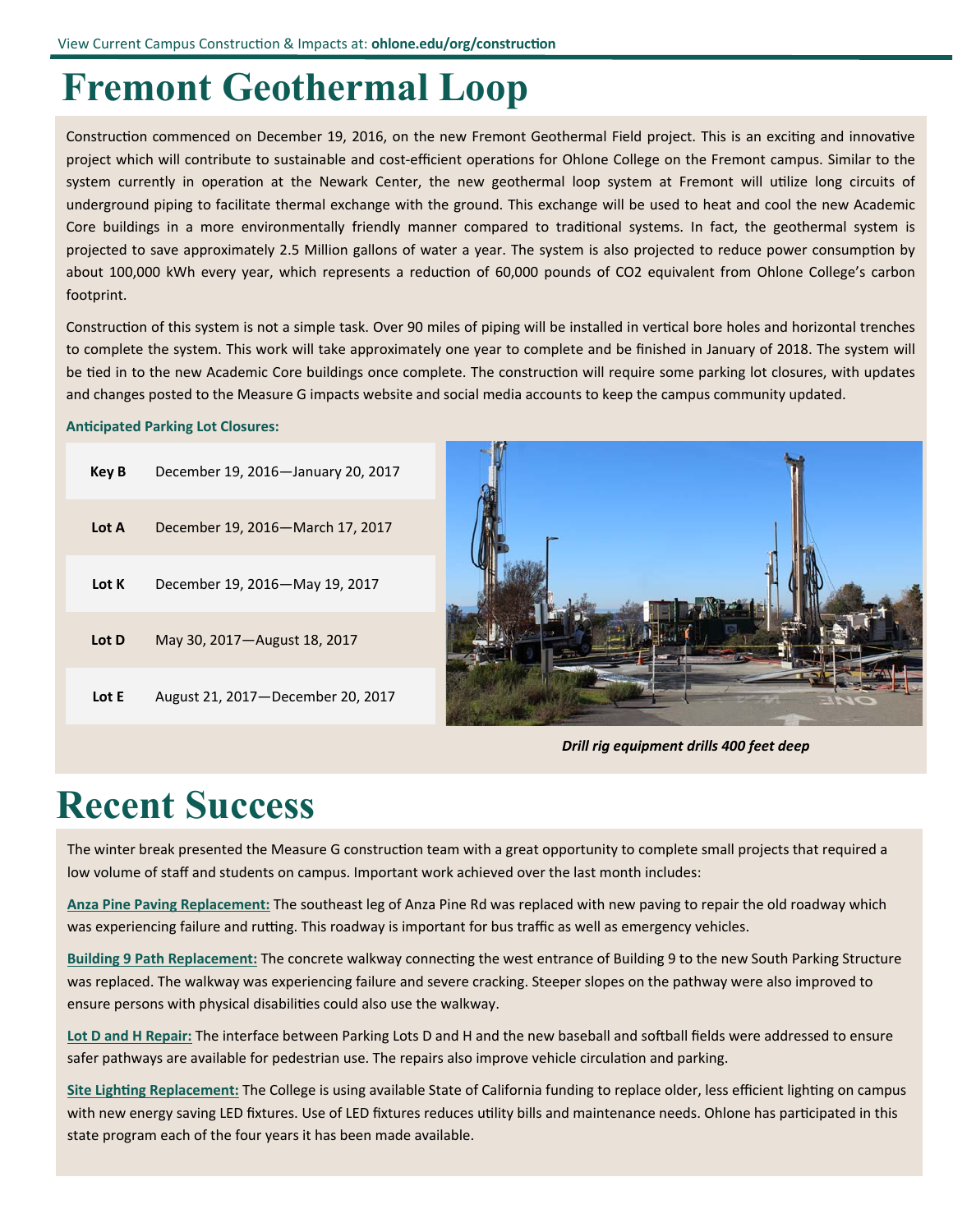### **New Academic Core Buildings Update**

Major construction activities continue on the new Academic Core buildings. Although it may be difficult to see because most of the work has been below‐ ground, significant progress was made over the last half year. Concrete piers and footings have been installed for all three buildings as well as the underground utility infrastructure which will supply the buildings with power, gas and water. A large crane will be assembled on‐site and structural steel will begin to be hoisted into place in late January. Erecting with structural steel will help the buildings begin to take their shape.



Scheduled for completion in the fall of 2018, the new Academic Core buildings will provide nearly two hundred thousand square feet of academic space spread throughout three new buildings.

*Concrete FooƟng InstallaƟon* 



*View from one of the four webcams* 

The Academic Core buildings will house general use classrooms, science and engineering labs, music and art studios as well as new lecture halls and a library/ learning center. The same buildings will also house faculty, staff and administrative offices. These facilities will contribute to the academic mission of the college and operational efficiency of the campus. The Academic Core buildings are the feature project of the Measure G Bond Program. A model of the buildings and the site can be seen in the first floor lobby of the Student Services Center in Building 7.

A time lapse video of the demolition of the old Buildings 1, 2 & 8 can be seen here: ohlonebond.com/demolition-timelapse

To track progress live as it occurs, visit the four project webcams, available for viewing here: **ohlonebond.com/webcam‐1**

## **Future Projects in Design Phase**

The Measure G Program has completed construction of many successful projects on campus including the new South Parking Structure, the Site Utilities Infrastructure replacement and the new Athletic Fields. While the new Academic Core buildings and other smaller projects are under construction through 2018, the Measure G team will work on the design phase of two important projects: North Parking replacement and Building 5 renovation. Construction on these projects is scheduled to begin in March and December of 2018, respectively.

North Parking replacement will address deficiencies at existing parking lots U, V and W located adjacent to the Smith Center. The new lots will provide a small increase in parking capacity, safer layouts, improved surfacing, and proper circulation for vehicles and pedestrians.

The Building 5 renovation is an exciting project that will completely renovate the existing kitchen, servery and cafeteria located on the second floor of the building. The upgrades will improve the layout, finishes and circulation of the cafeteria. The project will also provide an expanded kitchen with new equipment and functionality which will increase the food offerings, improve the capabilities of the kitchen staff, and improve the overall dining experience at the Ohlone cafeteria. The third floor of Building 5 will also be refreshed for student services.

The design process will require the services of carefully selected architects and engineers. The selected design team will work closely with the Measure G team and will require input and cooperation from representatives of the College community to ensure key user needs are met. The design phase also includes receiving approvals to move into construction from the Division of the State Architect.